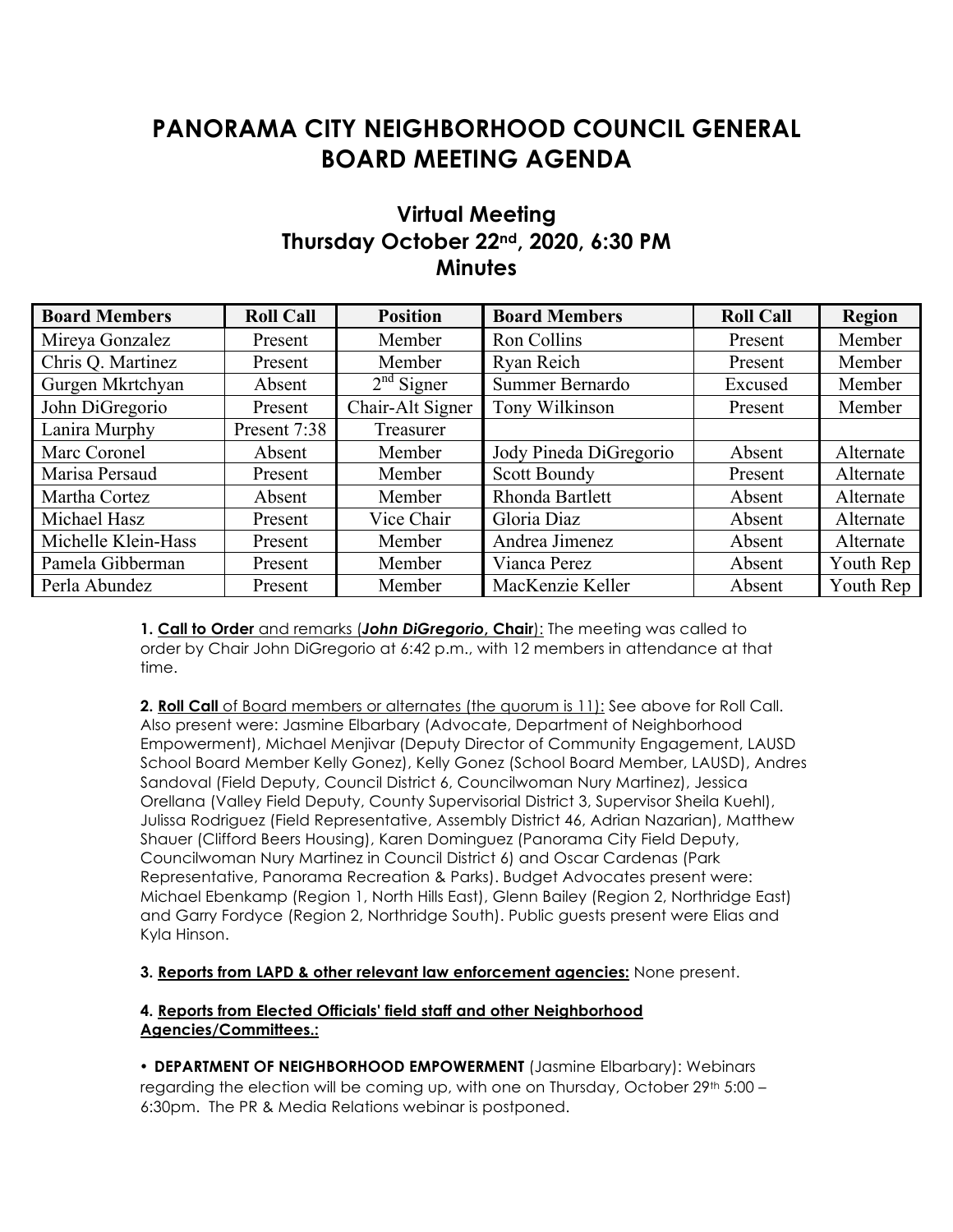• **CALIFORNIA CONGRESSIONAL DISTRICT 29**(Lea Gonzalez)**:** Not in attendance.

• **LOS ANGELES CITY COUNCIL DISTRICT 6** (Karen Dominguez): Met with Oscar, who provided a tour of the Native Garden site and an update about getting ADA provisions established. Reported street constructions as part of the DAT program.

• **LOS ANGELES CITY MAYOR'S OFFICE** (Caroline Menjivar): Not in attendance.

• **LOS ANGELES UNIFIED SCHOOL DISTRICT, DISTRICT 6** (Kelly Gonez): Provided an update on the district's actions to accommodate distance learning and to install safety measures for reopening.

- **LOS ANGELES COUNTY SUPERVISORIAL DISTRICT 3** (Benita Trujillo): Not in attendance.
- **CALIFORNIA ASSEMBLY DISTRICT 46**(Julissa Rodriguez): Not in attendance.
- **CALIFORNIA SENATE DISTRICT 18** (Eveline Bravo-Ayala): Not in attendance.

• **NEIGHBORHOOD COUNCIL BUDGET ADVOCATES** (John DiGregorio): Budget Advocates are planning their first Town Hall for Saturday evening, November 14, to discuss Equity in Budgeting.

• **RECREATION AND PARKS** (Oscar Cardenas): Provided an update on the center, including Zoom access for kids, a smaller Halloween celebration and area projects, such as adding fencing to the park, speed bumps on Hazeltine and setting up the Native Garden with PCNC.

• **PANORAMA CITY CHAMBER OF COMMERCE** (Alberto Martinez): Not in attendance.

## **5. Public Comment and General Announcements:** None.

- **a. Limited from 2-5 minutes at the discretion of the presiding officer**
- **b. Limited to non-agenda items**
- **c. Speaker cards will be made available if attendance is significant**

**d. During Virtual Meetings, use the 'raise your hand' feature to be added to the speaker queue by the Board Secretary. The Chair will recognize speakers in the order specified by the queue.** 

**6. Discussion and possible action on approving the letter of support of the 'Native Garden Habitat' Project being developed in partnership with the Panorama Rec Center as drafted by the City Life & Beautification Committee:** Discussion on the issue. John moved to approve the letter. Michelle seconded. MOTION PASSED BY ACCLAMATION. Roll Call vote with 12 yes and no abstentions.

**7. Discussion and possible action approving a proxy letter for PCNC to further our NC's concerns and priorities in the City's Budget.:** Discussion on the issue. Perla moved to approve the item. John seconded. MOTION PASSED. Roll call vote with 6 for, 2 against and 5 abstentions.

**8. Update and brief discussion ICON Panorama retail and housing project at the former Montgomery Ward site, which has been tied up in litigation.:** Not in attendance.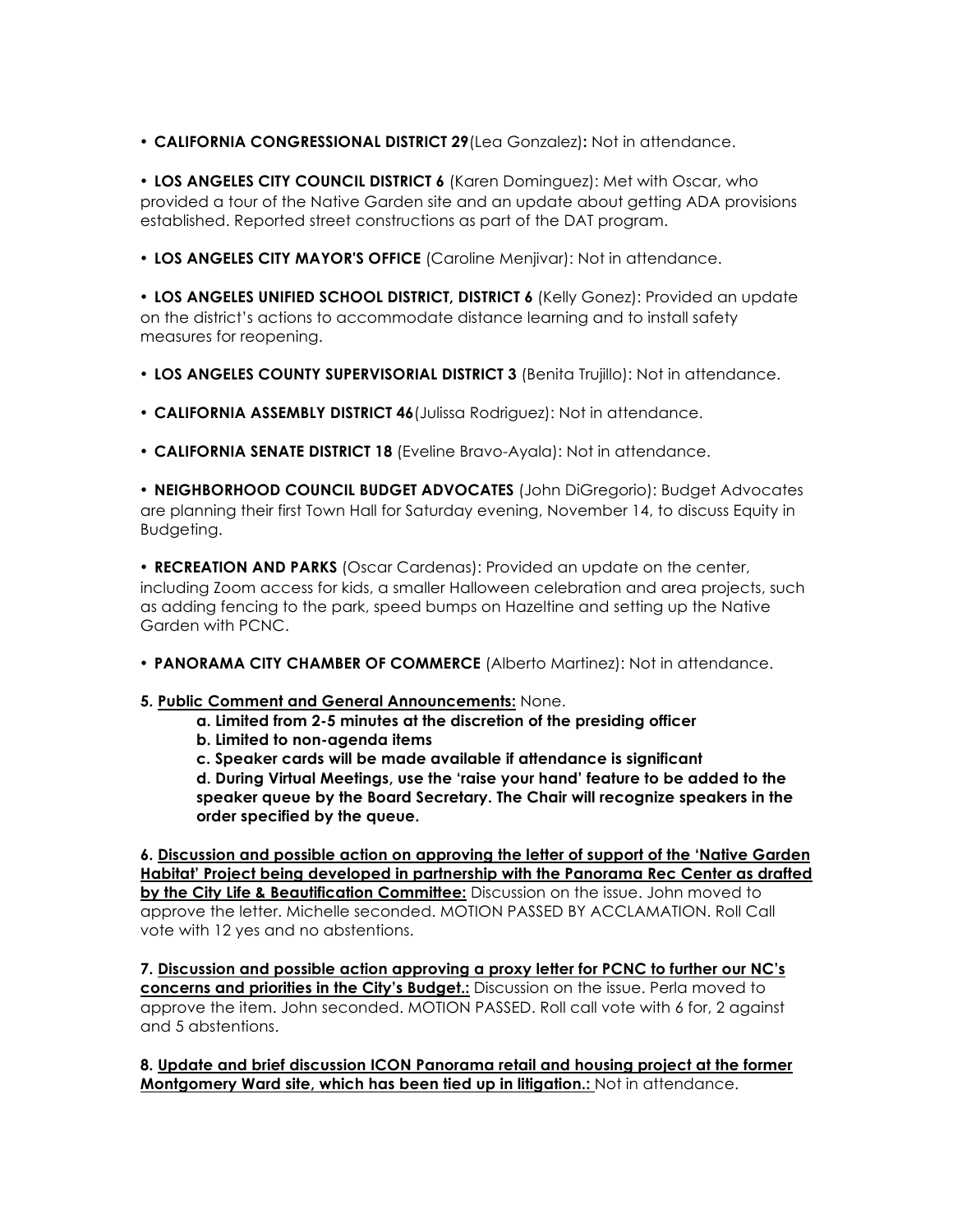**9. Discussion and possible action for approval of any financial statements, Monthly Expenditure Reports (MER's), or other ongoing monthly financial documents prepared by the Treasurer of Finance Chair which have not yet been approved by the Board.:** "Budget Category: Office" refers to office expenses, rather than office rental. John moved to approve the item. Michael seconded. MOTION PASSED BY ACCLAMATION.

a. Treasure/ Finance Chair to provide details. This item does not cover special or annual financial documents.

**10. Discussion and possible action to approve the Board meeting's minutes for the last Board meeting and any other prior meetings not yet approved.:** Edits were provided. John moved to approve the item. Lanira seconded. MOTION PASSED with 12 for, 1 against and no abstentions.

a. To include September 2020 Meeting

**11. Discussion and possible action to remove Board Members in violation of attendance policies:** The listed board members were telephoned and sent multiple e-mails, with all communication gone unanswered. The item has been present on the agenda for months and was tabled due to the pandemic. John moved to remove the board members listed in this action. Michael seconded. MOTION PASSED BY ACCLAMATION. John will notify Empower L.A. to let DONE know the seats need to be filled: three Alternates, one Business and one Youth.

a. To include; Marc Coronel, MacKenzie Keller, Rhonda Bartlett, Gloria Diaz and Andrea Jimenez

#### **12. Discussion and possible action to appoint any interested qualified stakeholders to any appropriate vacant board seats including Youth Representatives.:** No one expressed interest in joining the board at this time.

• Community Interest stakeholders (for an Unlimited At-Large seat) must provide a document that proves a substantial and ongoing interest within the boundaries, which is often evidenced by membership in a local organization. However, Community Interest stakeholders can be appointed to either of the vacant Alternate positions.) Signed letters from responsible parties can also be provided. The Secretary will determine the adequacy of the candidate's documentation.

## • **No actual documents will be kept and interested stakeholders are only required to show the document for verification.**

• The council may appoint one or more Youth Representative(s) for a one-year term. A Youth Representative is not part of the voting Board. This is a position that allows youth to express opinions on council issues.

## **13. Discussion, nomination, and selection of Committees to include adding new Committee Chairs or new members to each committee.:**

-Commerce: Perla reported that she was about to pick up the banners the group had approved. John offered that he or Martha could provide access to keep them in storage, if needed. Graffiti in the area is being reported efficiently. Perla is working with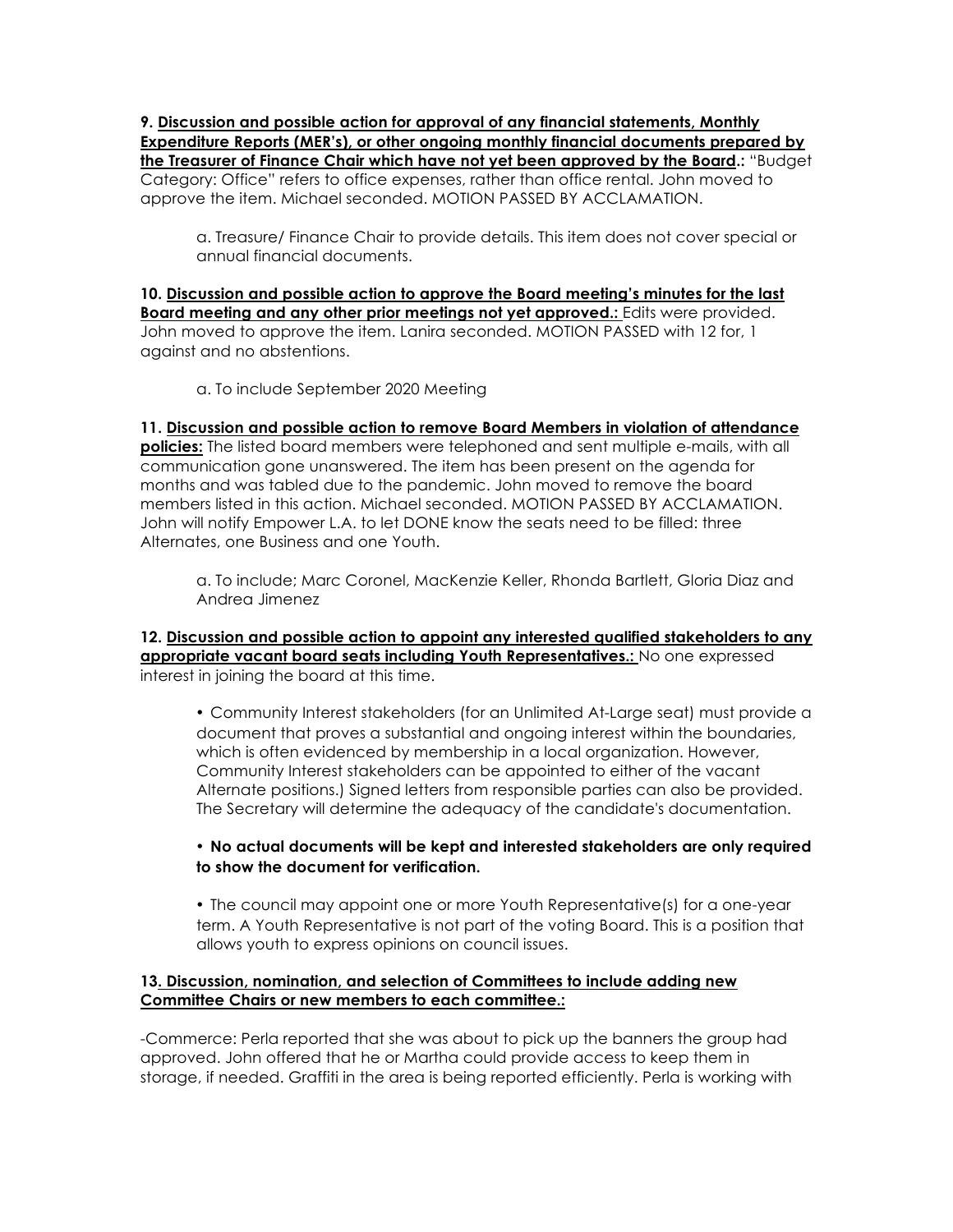Andres to prepare for the next meeting and put out a request for additional help on the committee. John requested that another Commerce meeting be scheduled.

-Finance: John asked that the Finance Committee be reactivated, given the approval of the Budget Tribunes. He encouraged the committee to look outside the Neighborhood Council and to address other ideas in the community.

-Land Use: Tony reported that the committee plans to meet Monday, providing a response from Cesar about the restaurant he wants licensed.

-Outreach: John reported that Outreach didn't have a meeting because the City Life & Beautification Committee had met, functioning as an Outreach meeting. He said both of those committees would be leveraged in upcoming months, especially in continuing to activate the Native Garden.

-Rules: Tony reported that he would be picking a date for the committee to meet.

- City Life & Beautification: John reminded the board that it will be important to make sure everyone really gets the word out about the Native Garden.

-Election: Agreement to include an ad hoc Election Committee within the Rules Committee.

-Public Safety: Martha not in attendance.

-Education: Pamela reported that the committee is planning to have its next meeting on Monday at 6:00pm and that she would put the Native Garden on the agenda.

-Youth: Martha not in attendance. Pamela will send Oscar information about Coffee with the Principal, coming up tomorrow.

**14. Adjournment:** Michelle moved to adjourn at 8:36pm. Michael seconded. MOTION PASSED BY ACCLAMATION.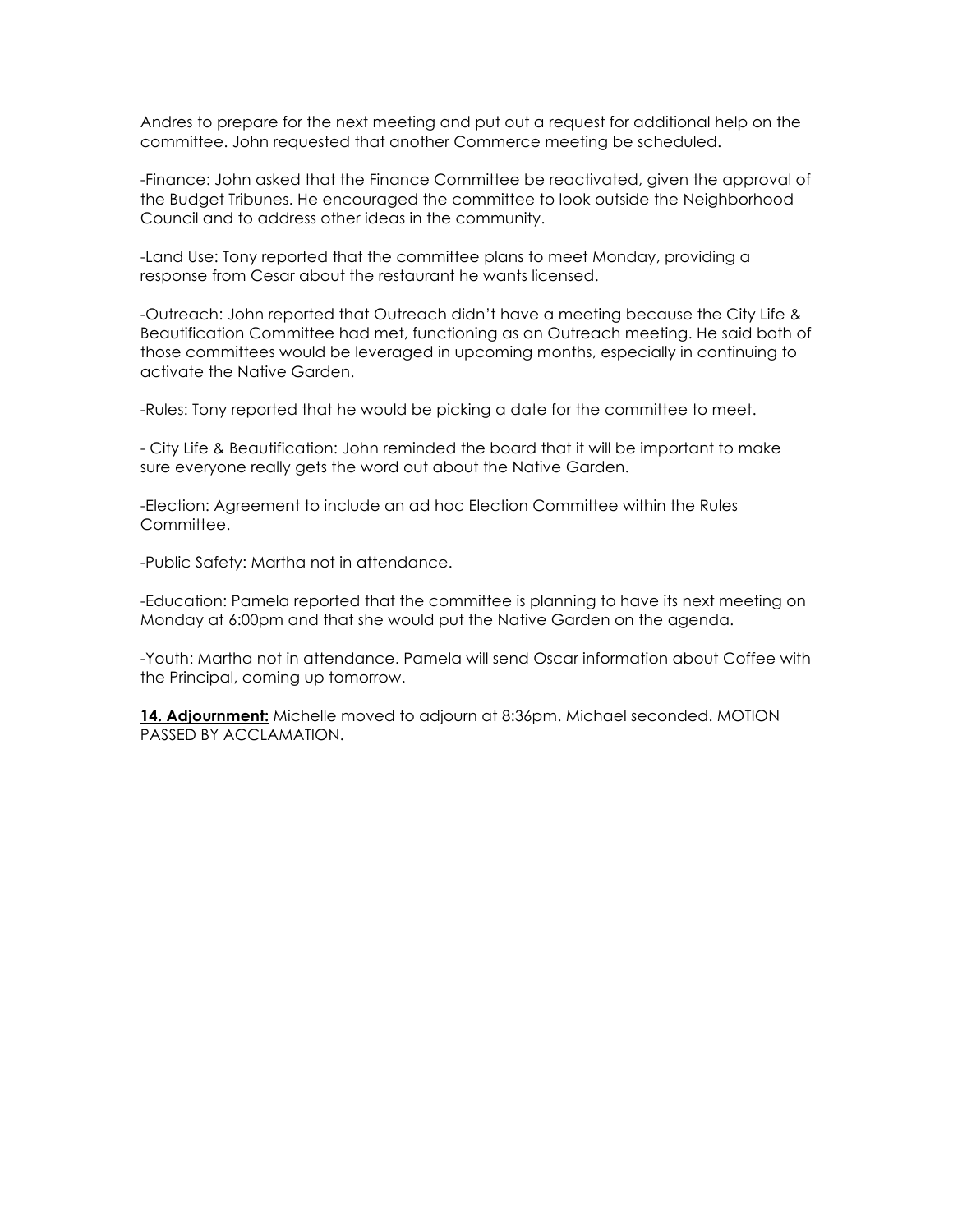# **PANORAMA CITY NEIGHBORHOOD COUNCIL SPECIAL MEETING AGENDA**

# **Thursday October 22th, 2020 Following the Conclusion of the Regular Meeting Minutes**

| <b>Board Members</b> | <b>Roll Call</b> | <b>Position</b>  | <b>Board Members</b>   | <b>Roll Call</b> | <b>Region</b> |
|----------------------|------------------|------------------|------------------------|------------------|---------------|
| Mireya Gonzalez      | Absent           | Member           | Ron Collins            | Present          | Member        |
| Chris Q. Martinez    | Present          | Member           | Ryan Reich             | Present          | Member        |
| Gurgen Mkrtchyan     | Absent           | $2nd$ Signer     | Summer Bernardo        | Excused          | Member        |
| John DiGregorio      | Present          | Chair-Alt Signer | Tony Wilkinson         | Present          | Member        |
| Lanira Murphy        | Present          | Treasurer        |                        |                  |               |
| Marc Coronel         | Absent           | Member           | Jody Pineda DiGregorio | Absent           | Alternate     |
| Marisa Persaud       | Present          | Member           | <b>Scott Boundy</b>    | Present          | Alternate     |
| Martha Cortez        | Absent           | Member           | Rhonda Bartlett        | Absent           | Alternate     |
| Michael Hasz         | Present          | Vice Chair       | Gloria Diaz            | Absent           | Alternate     |
| Michelle Klein-Hass  | Present          | Member           | Andrea Jimenez         | Absent           | Alternate     |
| Pamela Gibberman     | Present          | Member           | Vianca Perez           | Absent           | Youth Rep     |
| Perla Abundez        | Absent           | Member           | MacKenzie Keller       | Absent           | Youth Rep     |

**1. Call to Order** and remarks (*John DiGregorio***, Chair**): The meeting was called to order by Chair John DiGregorio at 8:36 p.m., with 11 members in attendance at that time.

**2. Roll Call** of committee members or alternates (the quorum is eleven).: See above for Roll Call. Also present were Budget Advocates: Michael Ebenkamp (Region 1, North Hills East), and Glenn Bailey (Region 2, Northridge East)). Public guests present were: Elias, Josh Nadal (Palms NC) and Kyla Hinson.

**3. Discussion and possible action** on the following matters relating to Neighborhood Council 2021 Elections.

- 1. Name the 2019 Election Committee and Chair plus an additional person to be the second 2021 elections contact for the City Clerk. Election committee may be the Rules Committee or another new or existing committee. Required for item (b).: John nominated Tony as Chair of the Election Committee. Tony accepted the nomination. John volunteered to be the second point of contact, if no one else stepped up.
- 2. Approve the Election Information Worksheet (Board approval required. Submission deadline is November 13.) CHOICES: A 6- or 8-hour ballot box drop-off period between 9 am and 8 pm on election day, recommended and alternate ballot box drop-off locations, and additional translation options (beyond English, Spanish and Korean, cost \$200 each) for the candidate filing form and the voter registration form.: Agreement on ballot box drop-off hours within a window of 12:00pm – 8:00pm on a Tuesday. Agreement to use Cesar's Plaza del Valle as the